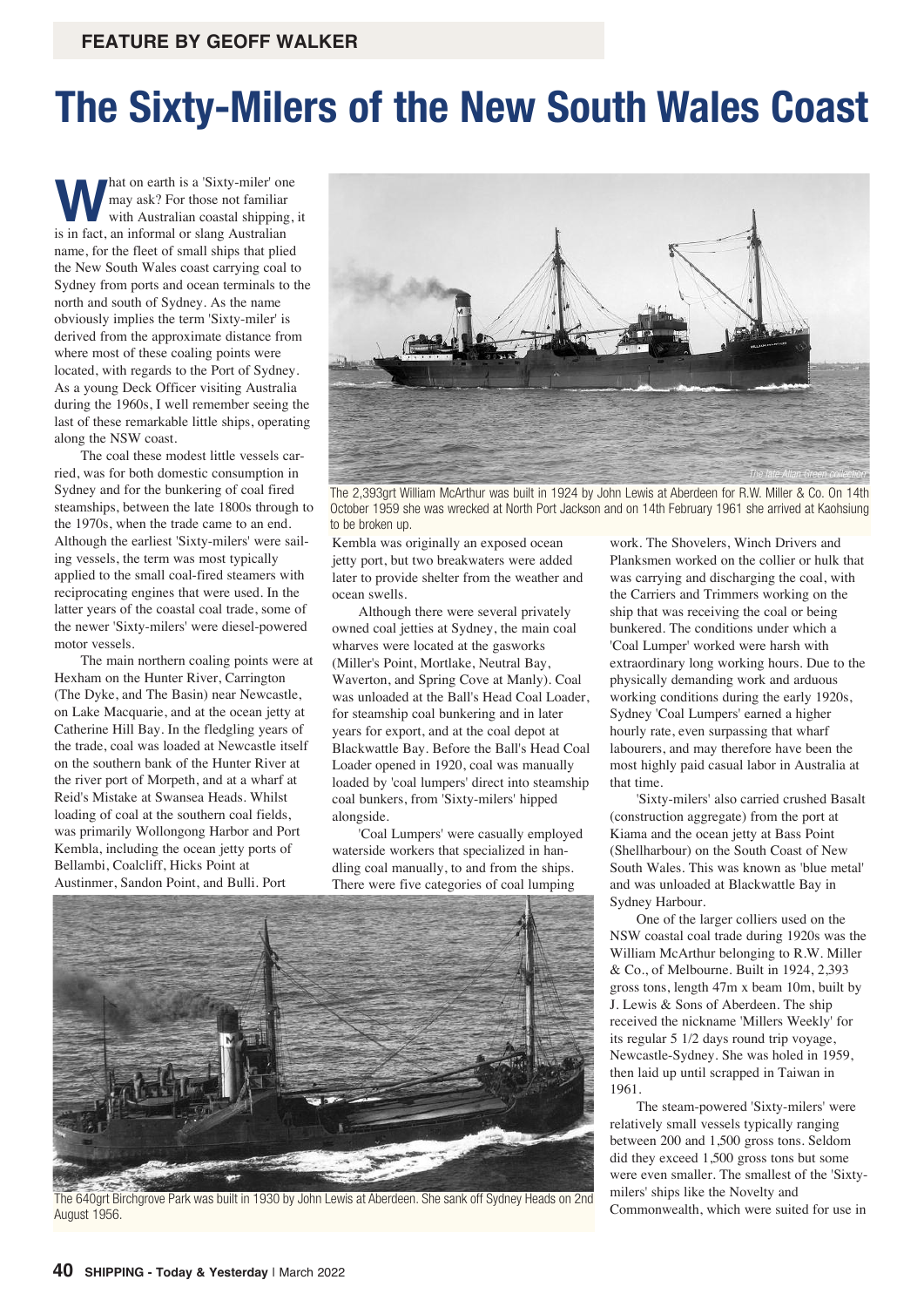

The 1,616grt Hexham Bank ws built in 1953 by Evans, Deakin & Co. at Brisbane for McIlwraith, McEacharn Ltd. On 21st June 1978 she suffered a serious fire at Bass Point just south of Wollongong and was subsequently towed to The Philippines and made into a barge at Manila.

the shallow Swansea Channel at the entrance to Lake Macquarie. In the earlier years, some 'Sixty-milers' were constructed of timber, however, most were iron or steel vessels. Ships larger than the 'Sixty-milers' were used for interstate and export coal carrying operations. Some earlier vessels were paddlesteamers, but most were screw steamers. The iron and steel vessels followed the British collier design of the era, and most were built in the United Kingdom, then sailed to Australia.

When laden, the ships had a low freeboard and relied upon the hatch combings, wooden hatch covers and canvas tarpaulins over the hatches to maintain their seaworthiness, when the sea water broke over the well decks. There was a high casualty rate amongst these small ships, mostly due to adverse weather, a common factor in many of the losses of 'Sixty milers'. In some losses, a common element seemed to be a haste to put to sea once loaded and get the cargo to Sydney. 'Sixty-milers' sometimes departed without completing all the preparations that were prudent for the safety of ship and crew, such as properly securing and battening down hatches, prior to sailing, to prevent the ingress of seawater. There was also no safety inspection of any recently loaded ship at jetty ports, such as checking the trimming of cargo, and frequently ships departed with a noticeable list, or in fact overloaded.

One sad loss was that of the 'Sixtymiler', Birchgrove Park, built in Scotland in 1930 she arrived in Sydney the same year. Being 640 gross tons, 47 meters long, she was engaged in the east coast coal trade, her main run being north from Sydney to Newcastle.

Between 1941-1945 she was requisitioned by the Admiralty but upon the cessation of hostilities was returned to her owners for commercial service, and resumed her coal carrying trade.

In 1956, under the command of Captain

Lynch, upon completion of loading, she hurriedly departed from Newcastle in mild sea conditions, which were wrongly assumed to remain the same for the entire voyage. The Birchgrove Park's hatch covers were scantily covered only by light tarpaulins, despite concerns over the vessel's seaworthiness, expressed by the 2nd Mate. Expecting good weather for the voyage, she sailed from Newcastle. After only a half hour into the voyage she met a strong southeast change and in a short time the sea's character had changed dramatically with the rapid onset of rising and boisterous seas associated with an imminent 'Southerly Buster'.

With her decks awash with water, entering her inadequately covered hatches, and despite repeated attempts to address the situation she began to list badly to port. With water rising fast in the cargo hold the crew realized the collier was doomed. The captain ordered all the crew on deck and directed attempts be made to prepare the lifeboats for launching, but due to the list, this was unsuccessful. In addition, the ship's radio calls for help were never received ashore, as the radio aerial had not been hoisted and erected before leaving Newcastle, because of the vessel's haste in departing.

The ship's crew mustered on deck trying to avoid being washed overboard by the rising seas. The captain maintained his station on the bridge sending an SOS to South Head Signal Station by signal lamp, until the ship rolled over and started to sink. At 2.45 am on 2nd August, the Birchgrove Park capsized and sank. Rescue vessels rushed to the scene of the disaster and picked up 4 survivors, 10 drowned including Captain Laurence Lynch and second mate Thomas Kelly who reportedly had earlier made those fateful remarks as to the vessel's seaworthiness and preparedness to sail, just prior to her departure.

There were many incidents, some of which caused the loss of several 'Sixty-milers', such as stress of weather, groundings, collisions, foundering, and frequent damage sustained whilst loading alongside at some of the more exposed ocean jetties. The sixmonth period from December 1918 to May 1919 saw the loss of three 'Sixty-milers', the Tuggerah (owned by Wallarah Colliery), the Undola (owned by Coalcliff Collery), and the Myola (owned by Howard Smith Limited). There were survivors from the Tuggerah and Myola. The Undola had been lost with all hands, her fate unknown. In preceding years another three 'Sixty-milers' had been lost, the Wallarah (in 1914), the Commonwealth (in 1916) and the Yambacoona (in 1917). Pressure from the Seamen's Union and others led to the establishment of a Royal Commission of Inquiry.

The Royal Commission of enquiry into the vessel losses sat for 29 days in 1919-1920 and called 123 witnesses. The Commissioners also inspected eighteen ships, including two under 80 tons, and the loading facilities at Catherine Hill Bay, Hexham, The Dyke (Newcastle), Bulli, Bellambi, Wollongong, and Port Kembla. Evidence was given at the Royal Commission that confirmed 'Sixty-milers' a common culture on board of sometimes going to sea without properly trimming the



The fire damaged Hexham Bank at Sydney.